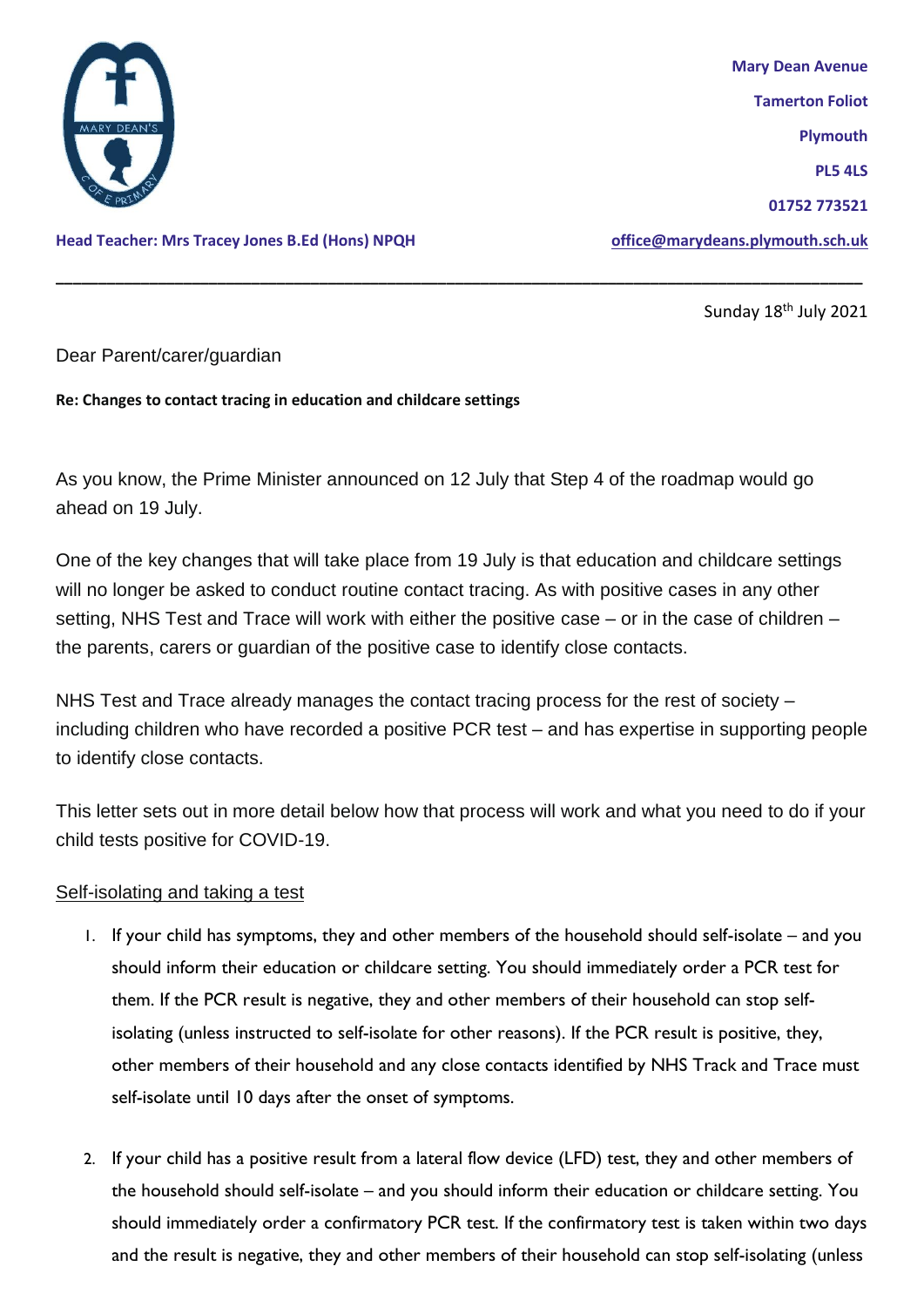instructed to self-isolate for other reasons). If the confirmatory PCR test is positive (or is taken more than two days after the LFD), other members of their household and any close contacts identified by NHS Track and Trace must self-isolate until 10 days after the LFD test.

- 3. PCR tests can be booked online through the [NHS Test & Trace website](https://www.nhs.uk/conditions/coronavirus-covid-19/testing/) or by calling 119.
- 4. PCR test results will be recorded with NHS Test and Trace automatically, but you should also communicate the result to the education or childcare setting during term time or summer provision.

## Contact tracing

- 5. If your child gets a positive PCR test result, NHS Test and Trace will contact you, using the details you registered when ordering the PCR test. You and/or your child will be asked a series of specific questions designed to identify who your child has been in close contact with. Being in an education or childcare setting with someone who has tested positive for COVID-19 will not necessarily mean a person is identified as a close contact.
- 6. You will be asked to provide the contact details, if you know them, of any of the individuals or their parents or guardians – who have been identified as close contacts. NHS Test and Trace will then get in touch with these close contacts and provide appropriate instructions or advice (see below).

## Self-isolation and/or testing of close contacts

- 7. At present, anyone identified as a close contact is legally required to self-isolate and must not attend their education or childcare setting (the only exception is if they are participating in a daily contact testing trial). Anyone identified as a non-household close contact by NHS Track and Trace must self-isolate until 10 days after the date of their most recent contact with that person. If they live in the same household, they must self-isolate until 10 days after the date of that person developing symptoms (see point 1 above) or, if that person was asymptomatic, the date of their test (see point 2 above). NHS Test and Trace will notify you of the day on which the self-isolation period ends.
- 8. Close contacts are also advised to take a PCR test. If the test result is negative, they must still complete the full self-isolation period, as the test will not detect all positive cases. If the result is positive, they will need to self-isolate for a further 10 days – and NHS Test and Trace will contact them to identify any close contacts.
- 9. **From 16 August,** if the close contact is under 18, they will not have to self-isolate (in line with the policy for fully vaccinated adults) but will be asked to take an PCR test immediately, other than for very young children identified as non-household contacts, and they will not need to self-isolate while awaiting the results of the test. If the PCR test is positive, they will be required to self-isolate for 10 days from the date of the test. NHS Test and Trace will then get in touch to identify close contacts (see points 5 and 6 above). Further guidance on these changes to self-isolation will be provided shortly.